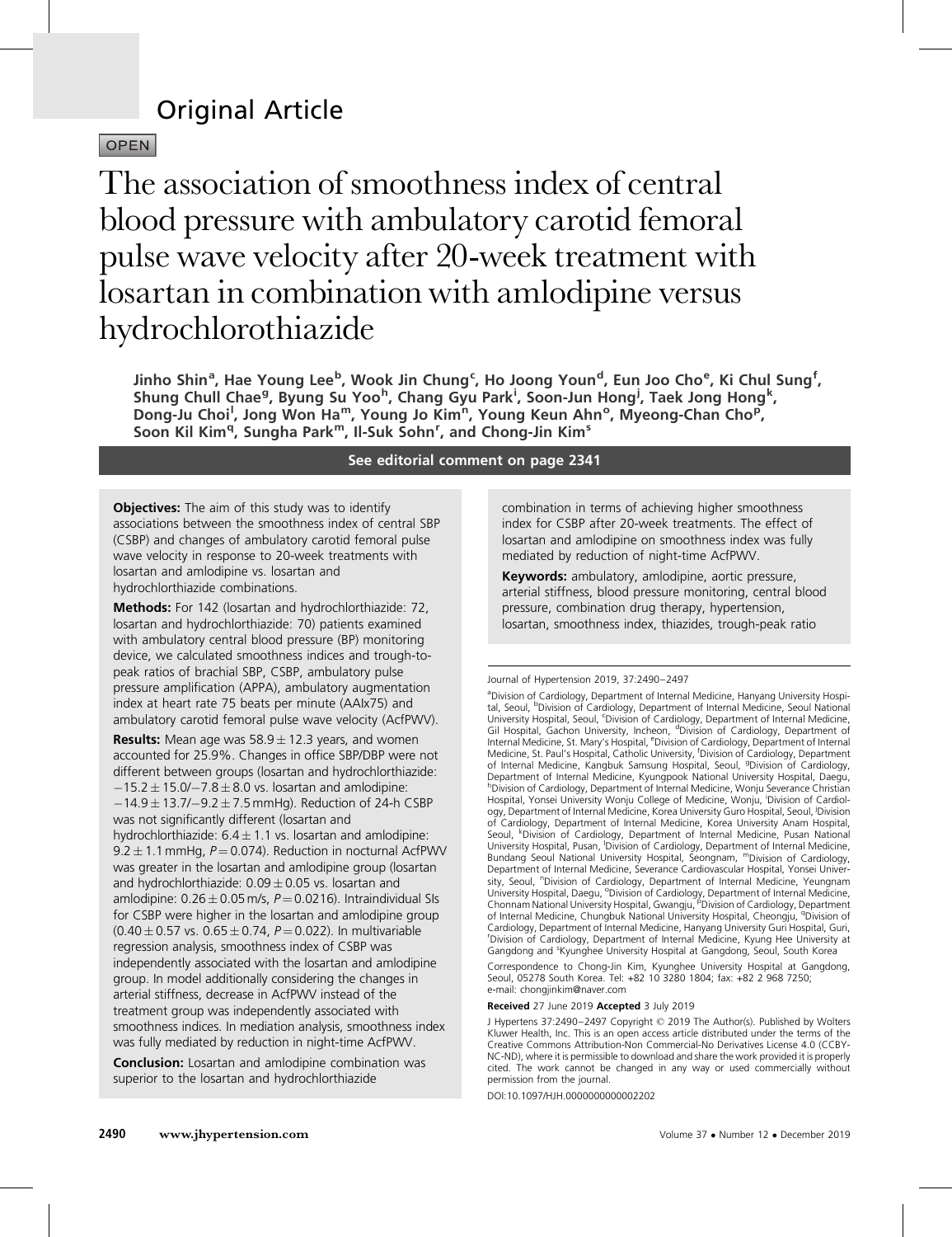Abbreviations: AAIx, ambulatory augmentation index; AAIx75, augmentation index at heart rate 75 beats per minute; ABPM, ambulatory blood pressure monitoring; AcfPWV, ambulatory carotid femoral pulse wave velocity; ACR, albumin creatinine ratio; AHM, antihypertensive medication; AIx, augmentation index; APPA, ambulatory pulse pressure amplification; BP, blood pressure; CCB, calcium channel blocker; cfPWV, carotid femoral pulse wave velocity; CSBP, central SBP; HCTZ,

hydrochlorthiazide; PPA, pulse pressure amplification; RAS, renin–angiotensin system

# INTRODUCTION

ypertension is the key risk factor for cardiovascular death, the leading cause of death worldwide [1].  $\mathsf{\mathsf{L}}$  Control of blood pressure (BP) using antihypertensive medications (AHMs) has been proven to prevent hypertension-related cardiovascular complications [\[1\]](#page-6-0). In most hypertension patients, combination therapy is frequently needed as a stepwise escalation or as the first regimen, except in the fragile elderly or when SBP is less than 150 mmHg [\[2\]](#page-6-0). The preference for the combination including specific class of AHM is documented in regional hypertension guidelines [\[3\]](#page-6-0). Nevertheless, the rationale behind the preference is usually beyond the scope of BP measurement, as shown in some outcome trials; clinical outcomes for the preferred combination appeared to be better than the expectation conceived by BP difference [\[4,5\]](#page-6-0).

With respect to the efficacy of BP reduction by AHM, central BP was suggested to be more important for clinical outcome. For example, compared with brachial BP, central BP showed better correlation with target organ damage and BP-lowering efficacy [\[6\].](#page-6-0) In the BP GUIDE study, it was demonstrated that central BP-guided practice could make the practice be more cost-effective [\[7\]](#page-6-0).

Renin-angiotensin system (RAS) inhibitors are preferred for combination therapy with calcium antagonist or with diuretics. However, there is a preference for calcium channel blocker (CCB) over diuretics for combination therapy because of the superiorities of the BP-lowering efficacy and clinical outcome [\[8\].](#page-6-0) In addition to pharmacologic profiles, patient characteristics such as salt sensitivity, volume status, age, obesity, vascular stiffness and racial background appeared to be associated with efficacy [\[9\].](#page-6-0) As shown in the J-CORE study, superiority of CCB to hydrochlorothiazide on top of olmesartan-based treatment could be demonstrated only using aortic pulse wave velocity.

In terms of the limitations of use of clinical BP measurement, diurnal BP variability may be differently affected by drug class or some combination regimens [\[10\]](#page-6-0). For example, 24-h BP control or action duration of AHM represented by parameters such as smoothness index or trough–peak ratio may be different among some combination regimens [\[11\].](#page-6-0) Nevertheless, there are few studies comparing the efficacy of smoothness index and trough–peak ratio of combination therapy using RAS inhibitor and CCB vs. RAS inhibitor and diuretics.

The Mobil-O-Graph PWA ABPM device, with the multiple measurement during 24-h ambulatory monitoring, provides

both brachial and central BP using the ARC Solver algorithm [\[12\].](#page-6-0) The generalized transfer function was assumed to be comparable to the individualized transfer function in resting status [\[13\]](#page-6-0). Currently used vascular parameters such as central BP and pulse pressure amplification (PPA), carotid femoral pulse wave velocity (cfPWV), augmentation index (AIx) are recommended to be measured in the fully resting state for hypertensive patients; however, the clinical value of central BP and other vascular parameters measured in the ambulatory state are unknown [\[14,15\]](#page-6-0). Moreover, whether the concept of smoothness index could be applied to those parameters is also unknown.

Recently, we reported that ambulatory central SBP (CSBP) was significantly more reduced by losartan and amlodipine than by losartan and hydrochlorothiazide after 20-week treatment, despite the fact that BP reduction was not significantly different [\[16\]](#page-7-0).

Therefore, as a substudy, we analysed the association between SI of brachial or central BPs and ambulatory parameters of arterial stiffness in response to 20-week treatment with losartan and amlodipine vs. losartan and hydrochlorothiazide.

## MATERIALS AND METHODS

### Study design

The original trial had a multicentre, double-blinded, active controlled, randomized design to compare the efficacy of a fixed-dose combination of losartan and amlodipine with that of losartan and hydrochlorothiazide after 20 weeks of treatment [\[17\].](#page-7-0) Clinical BP was the primary endpoint. Secondary endpoints were central BP and other vascular haemodynamic parameters such as ambulatory cfPWV (AcfPWV), AIx (AAIx) and ambulatory PPA (APPA). Microalbuminuria was expressed as albumin creatinine ratio (ACR) was also included.

Briefly, the study was performed as follows. After screening, eligible patients went through an open-labelled run-in period with losartan 50 mg daily for 4 weeks. Then, only patients with clinic SBP at least 140 mmHg were randomized into blinded treatment assignments, either losartan/ amlodipine 50/5 mg daily or losartan/dihydrochlorothiazide 50/12.5 mg daily with a placebo drug of the other group. After 4-week treatment, uptitration was performed by increasing the dose to losartan/amlodipine 100/5 mg daily or losartan/dihydrochlorothiazide 100/25 mg daily when clinic SBP remained at least 140 mmHg.

### Study population

Among 220 participants, 45 individuals refused follow-up ambulatory BP monitoring (ABPM); therefore, 185 individual data were analysed. Finally, 143 individual data were acquired for the final analyses with exclusion criteria (available data points less than 80% after applying popular editing criteria) [\[18\]](#page-7-0).

### Ambulatory monitoring of blood pressures, pulse pressure amplification, augmentation index and ambulatory carotid femoral pulse wave velocity

Clinical BP was obtained in the sitting position with the pressure cuff placed at either the right or left brachial area,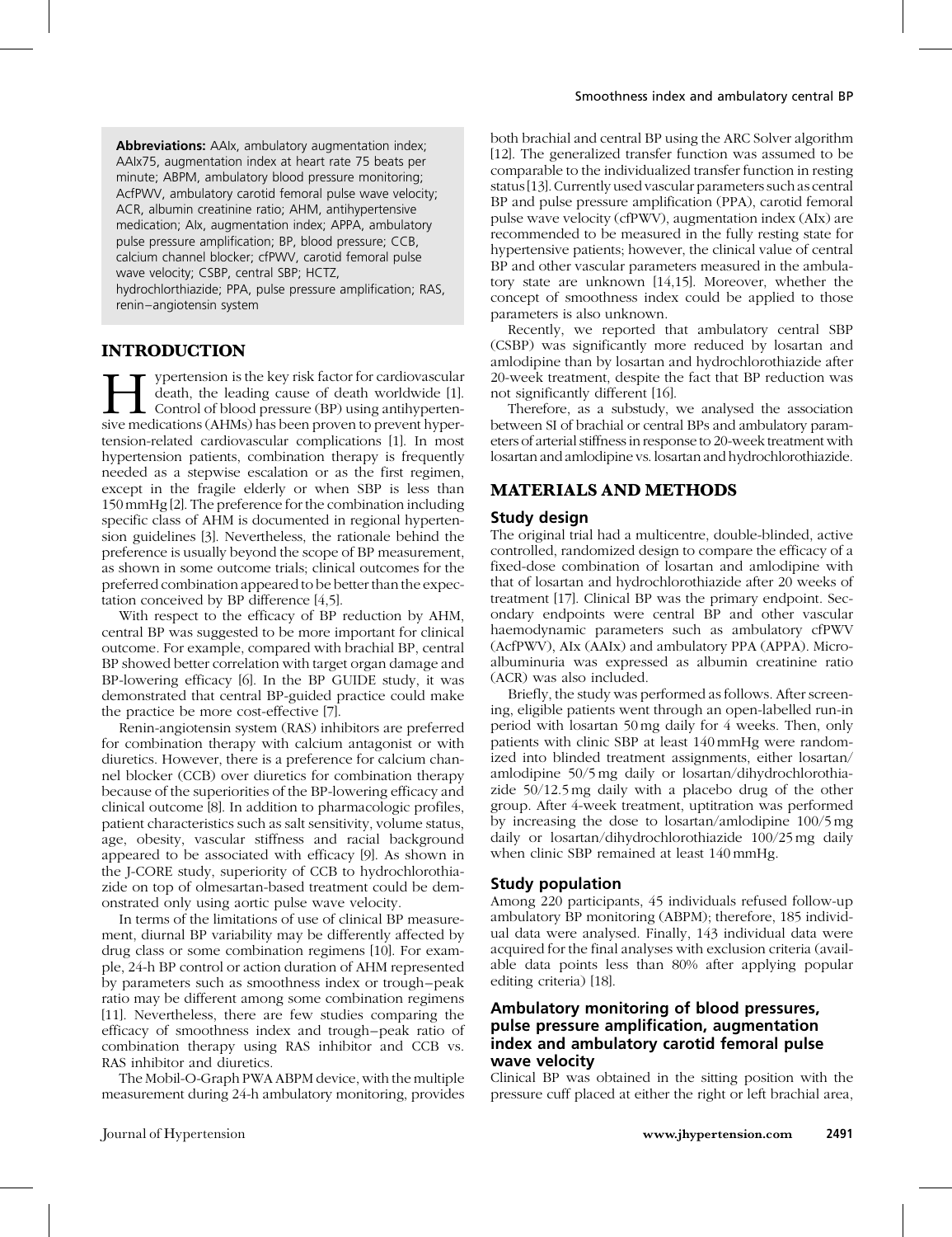using a semi-automated sphygmomanometer (HEM-7080IC; Omron Healthcare Co, Kyoto, Japan). After 5 min of rest, BP was measured three times with an interval of 2 min, and mean pressure was used for analysis. Measurements of BPs, AAIx, APPA and AcfPWV were performed for 24 h with 30-min intervals using the previously validated, automated oscillometric device (Mobil-O-graph 24 h PWA monitor; IEM Gmbh, Stolberg, Germany) [\[12\].](#page-6-0) Daytime and night-time were defined by narrow fixed interval method. BPs during the period between 0800 and 2100 h were regarded as daytime BP and BPs during the period between midnight and 0500 h was regarded as night-time BP. Twenty-four hour BP was calculated by daytime BP x [1–(sleep duration in hour/24)]  $+$  night-time BP x (sleep duration in hour/24). Nocturnal dipping was defined as night-time brachial SBP divided by daytime brachial SBP x 100 (%).

All patients took the study drug at the time of starting the ambulatory monitoring. PPA was defined as the ratio of brachial SBP to CSBP [\[19\].](#page-7-0) AAIx75 was calculated by calibrating the AAIx at the heart rate of 75 beats per minute.

The smoothness index was calculated using hourly changes of the study parameters from baseline to 20-week treatment. Smoothness index was defined as average of hourly changes divided by standard deviation of those hourly changes during a 24-h time period. All hourly data for each hour interval from the time when monitoring started and the study drug was taken were averaged to generate a single hourly change [\[18\].](#page-7-0) Intraindividual smoothness index was calculated by using hourly changes for each individual to test statistical comparison between groups [\[20\].](#page-7-0)

## Trough–peak ratio

Global trough–peak ratio was calculated using BP reduction in the trough period, defined as average BP over 22– 24 h from drug intake, divided by peak BP reduction, defined as average BP reduction of peak reduction from second to eighth hours from drug intake and adjacent BPs. Intraindividual trough–peak ratio was calculated with 2-h average windows; the corresponding number of trough– peak ratio readings according to the groups were statistically compared [\[21,22\]](#page-7-0).

# Ethics

Patients were recruited from 20 medical centres nationwide in Korea. The study was approved by each institutional review board. Written consent was obtained for all study patients.

## Statistical analysis

Data were expressed as mean $\pm$ standard deviation for normal distribution and median with 95% confidence interval (95% CI) for nonnormal distribution. Baseline characteristics were compared using the Student's t-test for continuous variables and the chi-square or Fisher's exact test for categorical variables.

Because the present study is a substudy for the randomized study, the baseline characteristics may differ for some variables. Efficacies according to treatment groups were compared using adjusted means and standard errors for baseline data using a generalized linear model. For the statistical testing for the difference in the reduction of AAIx75 and AcfPWV during treatment were adjusted for clinic brachial SBP at baseline and at week 20 because of the SBP dependencies.

For intergroup comparison of smoothness index, the intraindividual smoothness indices were compared using two-sample t-tests. For intergroup differences of nonnormally distributed trough–peak ratios, point estimates and 95% Cls of the net treatment difference between LH vs. LA groups were computed according to the method of calculating CI for nonparametric analyses [\[23,24\]](#page-7-0). For intraindividual trough–peak ratios, the Kruskal–Wallis nonparametric test was performed.

To examine the associated factors for smoothness indices of brachial SBP and CSBP, stepwise multivariate regression analysis was performed and the entry was decided by the P value less than 0.1 and the stay was decided by the P value less than 0.05. Model 1 includes independent variables such as baseline age, sex, smoking or drinking status, height and waist circumference, and treatment group. Model 2 additionally includes clinic brachial SBP at baseline and week 20, changes in ACR, fasting blood glucose, uric acid, mean ambulatory heart rate, mean APPA, mean AAIx75, mean AcfPWV, daytime AcfPWV and night-time AcfPWV. For significant factors associated with both smoothness index and treatment group, mediation analysis was performed using the 'process' macro using mediation model 4 [\[25\]](#page-7-0). Covariates adjusted for mediation analysis were identical to independent variables in model 1 except treatment group. The statistical software package used was SAS (version 9.4, SAS Institute Inc., Cary, North Carolina, USA). P values less than 0.05 were regarded as statistically significant.

# RESULTS

# Baseline characteristics

Mean age was 58.9  $\pm$  12.3 years and women accounted for 25.9%. Prevalence of drinking and current smoking were 51.5 and 21.7%, respectively. Mean BMI was  $25.9 \pm 2.9$  kg/  $m<sup>2</sup>$  and diabetes mellitus was noted in 14.7%. Clinic SBP and DBP were  $153.8 \pm 10.2$  and  $92.4 \pm 8.5$  mmHg, respectively. Prevalence of women was marginally higher in the losartan and hydrochlorthiazide group and uric acid levels were significantly higher in the losartan and amlodipine group (Table 1). Baseline BPs were not different, but nocturnal brachial SBP was marginally higher and nocturnal CSBP was significantly higher in the losartan and amlodipine group than in the losartan and hydrochlorthiazide group. Nocturnal dipping was more prominent in the losartan and hydrochlorthiazide group than in the losartan and amlodipine group. APPA, AAIx75 and AcfPWV were similar between groups.

# Changes at 20 weeks

Reductions in clinic BPs were not different between groups. However, ambulatory brachial SBP decreased more significantly in the losartan and amlodipine group than in the losartan and hydrochlorthiazide group during the 24-h period and during daytime. Reduction of nocturnal CSBP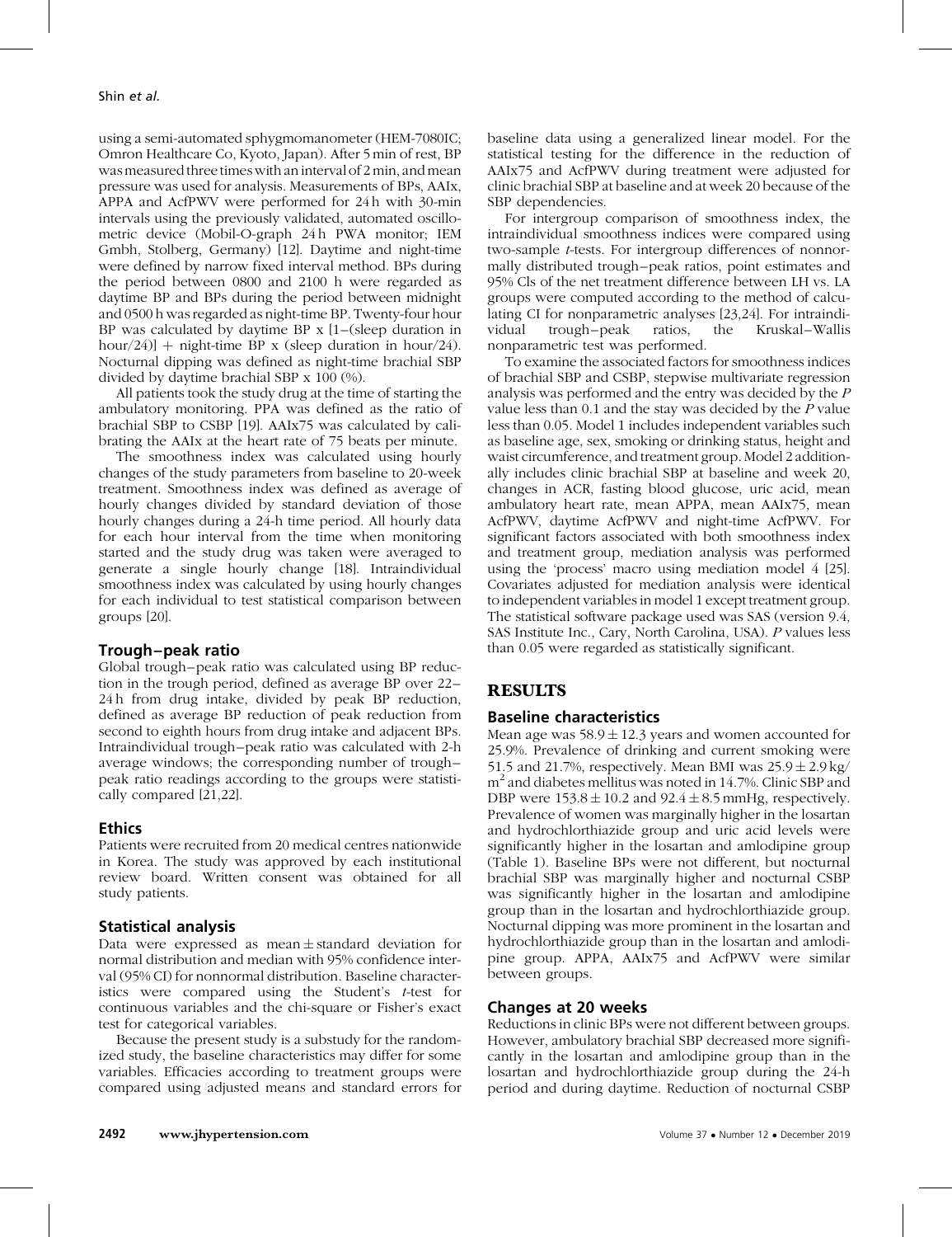| TABLE 1. Baseline characteristics of losartan and hydrochlorothiazide |
|-----------------------------------------------------------------------|
| group vs. losartan and amlodipine group                               |

|                                    | Losartan<br>and<br><b>HCTZ</b><br>$(n=72)$ | Losartan<br>and<br>amlodipine<br>$(n=70)$ | P      |
|------------------------------------|--------------------------------------------|-------------------------------------------|--------|
| Age (years)                        | $59.3 \pm 11.7$                            | $58.4 \pm 12.9$                           | 0.6633 |
| Female (%)                         | 36.9%                                      | 22.9%                                     | 0.0655 |
| BMI $(kq/m2)$                      | $25.9 \pm 3.0$                             | $25.9 \pm 2.9$                            | 0.9758 |
| Drinking                           | 56.2%                                      | 45.7%                                     | 0.2142 |
| Smoking                            | 24.6%                                      | 18.5%                                     | 0.3808 |
| Waist circumference (cm)           | $89.9 \pm 9.0$                             | $89.5 \pm 8.5$                            | 0.7849 |
| Clinic SBP (mmHg)                  | $153.7 \pm 9.5$                            | $153.9 \pm 11.0$                          | 0.5713 |
| Clinic DBP (mmHq)                  | $92.5 \pm 8.4$                             | $92.9 \pm 8.8$                            | 0.8778 |
| Heart rate (bpm)                   | $71.2 \pm 10.5$                            | $69.4 \pm 9.6$                            | 0.2530 |
| Fasting blood glucose (mg/dl)      | $109.7 \pm 17.0$                           | $105.4 \pm 18.3$                          | 0.1576 |
| Creatinine (mg/dl)                 | $0.9 \pm 0.2$                              | $0.9 \pm 0.2$                             | 0.1482 |
| Uric acid (mg/dl)                  | $5.4 \pm 1.3$                              | $5.8 \pm 1.2$                             | 0.0349 |
| Total cholesterol (mg/dl)          | $187.2 \pm 38.6$                           | $182.1 \pm 36.5$                          | 0.4123 |
| Haemoglobin A1c (%)                | $5.8 \pm 0.7$                              | $5.8 \pm 0.7$                             | 0.581  |
| Sodium (mEq/l)                     | $141.0 \pm 2.2$                            | $140.8 \pm 2.0$                           | 0.5204 |
| Potassium (mEg/l)                  | $4.4 \pm 0.3$                              | $4.4 \pm 0.3$                             | 0.4793 |
| Albumin creatinine ratio (mg/g)    | $33.3 \pm 91.3$                            | $24.9 \pm 47.0$                           | 0.4986 |
| Brachial SBP, 24h (mmHg)           | $135.7 \pm 10.4$                           | $137.2 \pm 13.0$                          | 0.4619 |
| Brachial SBP, daytime (mmHg)       | $141.0 \pm 11.0$                           | $141.2 \pm 13.9$                          | 0.9289 |
| Brachial SBP, night-time (mmHg)    | $125.3 \pm 13.7$                           | $129.7 \pm 14.1$                          | 0.0631 |
| Brachial DBP, 24h (mmHq)           | $86.8 \pm 9.4$                             | $87.0 \pm 10.1$                           | 0.8943 |
| Brachial DBP, daytime (mmHg)       | $91.2 \pm 9.7$                             | $90.2 \pm 10.3$                           | 0.5276 |
| Brachial DBP, night-time (mmHg)    | $78.1 \pm 11.6$                            | $81.0 \pm 11.5$                           | 0.1355 |
| Heart rate, 24h (bpm)              | $71.6 \pm 9.7$                             | $68.8 \pm 8.5$                            | 0.0697 |
| Heart rate, daytime (bpm)          | $75.7 \pm 10.8$                            | $72.5 \pm 8.9$                            | 0.0535 |
| Heart rate, night-time (bpm)       | $63.8 \pm 9.2$                             | $62.1 \pm 9.8$                            | 0.2851 |
| Nocturnal dipping (mmHg)           | $10.9 \pm 9.2$                             | $7.9 \pm 7.5$                             | 0.0364 |
| Dipper (%)                         | 58.9%                                      | 40.0%                                     | 0.0238 |
| Central SBP, 24h (mmHq)            | $125.4 \pm 9.6$                            | $127.4 \pm 12.4$                          | 0.2790 |
| Central SBP, daytime (mmHg)        | $129.9 \pm 10.1$                           | $130.4 \pm 13.5$                          | 0.7727 |
| Central SBP, night-time (mmHg)     | $116.7 \pm 12.7$                           | $121.8 \pm 13.6$                          | 0.022  |
| Ambulatory PPA, 24-h               | $1.27 \pm 0.08$                            | $1.25 \pm 0.06$                           | 0.1032 |
| Ambulatory PPA, daytime            | $1.29 \pm 0.08$                            | $1.27 \pm 0.07$                           | 0.1088 |
| Ambulatory PPA, night-time         | $1.23 \pm 0.11$                            | $1.22 \pm 0.11$                           | 0.6368 |
| Ambulatory Alx75, 24-h (%)         | $23.9 \pm 9.5$                             | $22.3 \pm 9.4$                            | 0.3173 |
| Ambulatory Alx75, daytime (%)      | $24.4 \pm 9.3$                             | $22.0 \pm 8.7$                            | 0.123  |
| Ambulatory Alx75, night-time (%)   | $23.2 \pm 12.2$                            | $22.8 \pm 12.6$                           | 0.8457 |
| Ambulatory cfPWV, 24-h (m/s)       | $8.8 \pm 1.6$                              | $9.0 \pm 1.8$                             | 0.7202 |
| Ambulatory cfPWV, daytime (m/s)    | $9.0 \pm 1.6$                              | $9.1 \pm 1.8$                             | 0.8345 |
| Ambulatory cfPWV, night-time (m/s) | $8.5 \pm 1.7$                              | $8.7 \pm 1.8$                             | 0.5051 |

AIx75, augmentation index calibrated for the assumed ambulatory heart rate of 75 beats per minute; cfPWV, carotid femoral pulse wave velocity; HCTZ, dihydrochlorothiazide; PPA, pulse pressure amplification.

unadjusted for baseline difference was significantly greater in the losartan and amlodipine group than in the losartan and hydrochlorthiazide group  $(4.1 \pm 12.2 \text{ vs.}$  $9.4 \pm 12.2$  mmHg,  $P = 0.0106$ ; however, when adjusted for baseline level or regression to mean, it was not significantly different, as summarized in Table 2. APPA changed very little (less than 0.01). The changes in AcfPWV and AAIx75-adjusted baseline difference and clinic SBPs were not significantly different between groups except that the reduction in nocturnal AcfPWV was greater in the losartan and amlodipine group (losartan and hydrochlorthiazide:  $0.09 \pm 0.05$  vs. losartan and amlodipine:  $0.26 \pm 0.05$  m/s,  $P = 0.0235$ ) even with adjustment for clinic brachial SBP at baseline and at week 20 because of the SBP dependencies.

|                                    | Losartan<br>and<br><b>HCTZ</b><br>$(n=72)$ | Losartan<br>and<br>amlodipine<br>$(n=70)$ | $P^{\rm a}$ |
|------------------------------------|--------------------------------------------|-------------------------------------------|-------------|
| Clinic SBP (mmHg)                  | $15.2 \pm 15.0$                            | $14.9 + 13.7$                             | 0.9003      |
| Clinic DBP (mmHg)                  | $7.8 \pm 8.0$                              | $9.2 \pm 7.5$                             | 0.2833      |
| Brachial SBP, 24 h (mmHg)          | $6.5 \pm 1.2$                              | $9.9 \pm 1.2$                             | 0.0449      |
| Brachial SBP, daytime (mmHg)       | $7.0 \pm 1.3$                              | $10.8 \pm 1.3$                            | 0.0429      |
| Brachial SBP, night-time (mmHg)    | $5.5 \pm 1.3$                              | $8.4 \pm 1.3$                             | 0.1264      |
| Central SBP, 24h (mmHq)            | $6.4 \pm 1.1$                              | $9.2 \pm 1.1$                             | 0.0738      |
| Central SBP, daytime (mmHg)        | $6.8 \pm 1.2$                              | $9.6 \pm 1.1$                             | 0.0836      |
| Central SBP, night-time (mmHg)     | $4.9 \pm 1.3$                              | $8.3 \pm 1.3$                             | 0.0613      |
| Ambulatory Alx75, 24-h (%)         | $-0.4 \pm 0.6$                             | $1.1 \pm 0.6$                             | 0.0955      |
| Ambulatory Alx75, daytime (%)      | $0.1 \pm 0.7$                              | $1.6 + 0.7$                               | 0.1296      |
| Ambulatory Alx75, night-time (%)   | $-1.2 \pm 1.0$                             | $0.4 \pm 1.0$                             | 0.2705      |
| Ambulatory cfPWV, 24-h (m/s)       | $0.15 \pm 0.05$                            | $0.27 \pm 0.05$                           | 0.0507      |
| Ambulatory cfPWV, daytime (m/s)    | $0.16 \pm 0.05$                            | $0.28 \pm 0.05$                           | 0.0808      |
| Ambulatory cfPWV, night-time (m/s) | $0.09 \pm 0.05$                            | $0.26 \pm 0.05$                           | 0.0235      |
| Albumin creatinine ratio (mg/g)    | $8.27 \pm 2.43$                            | $10.56 \pm 2.45$                          | 0.5100      |
| Fasting blood glucose (mg/dl)      | $-7.04 \pm 1.99$                           | $-2.63 \pm 1.97$                          | 0.1487      |
| Uric acid (mg/dl)                  | $-0.38 \pm 0.11$                           | $0.19 \pm 0.11$                           | 0.0002      |
|                                    |                                            |                                           |             |

AIx75, augmentation index calibrated for the assumed ambulatory heart rate of 75 beats per minute; cfPWV, carotid femoral pulse wave velocity; HCTZ, dihydrochlorothiazide.<br>ªAdjusted for baseline difference and additionally adjusted for SBPs at baseline and at week 20 in case of Alx and cfPWV. Mean $\pm$ standard error.

### Difference in smoothness index

As summarized in Table 3, intraindividual smoothness indices in both brachial SBP and CSBP in losartan and amlodipine group were higher than those in the losartan and hydrochlorthiazide group. This was attributable both to greater hourly reduction in mean BPs and less variability in hourly BP reduction.

### Trough–peak ratio

The individual trough–peak ratios for brachial SBP and CSBP were higher in the losartan and amlodipine group than in the losartan and hydrochlorthiazide group, but the difference was not statistically significant. The global trough–peak ratio of brachial SBP and CSBP were higher in the losartan and amlodipine group than in the losartan and hydrochlorthiazide group as shown in Fig. 1 (Table 4).

### Factors related to smoothness index of brachial SBP and central SBP

As summarized in Table 5, in multivariable regression analysis model 1 to explore the factors related to smoothness index of brachial SBP and CSBP, treatment group and age were independent factors associated with smoothness index in brachial SBP and the effect of treatment regimen was the only factor associated with smoothness index in CSBP. In model 2 for smoothness index of brachial SBP, improvement of AcfPWV was the only independently associated factor. In model 2 for smoothness index of CSBP, the improvement of AcfPWV and increase in APPA were independently associated factors (Table 5). In mediation analysis for reduction in night-time AcfPWV, which was the only covariate showing statistically significant correlations with both treatment groups and smoothness index of CSBP, the total effect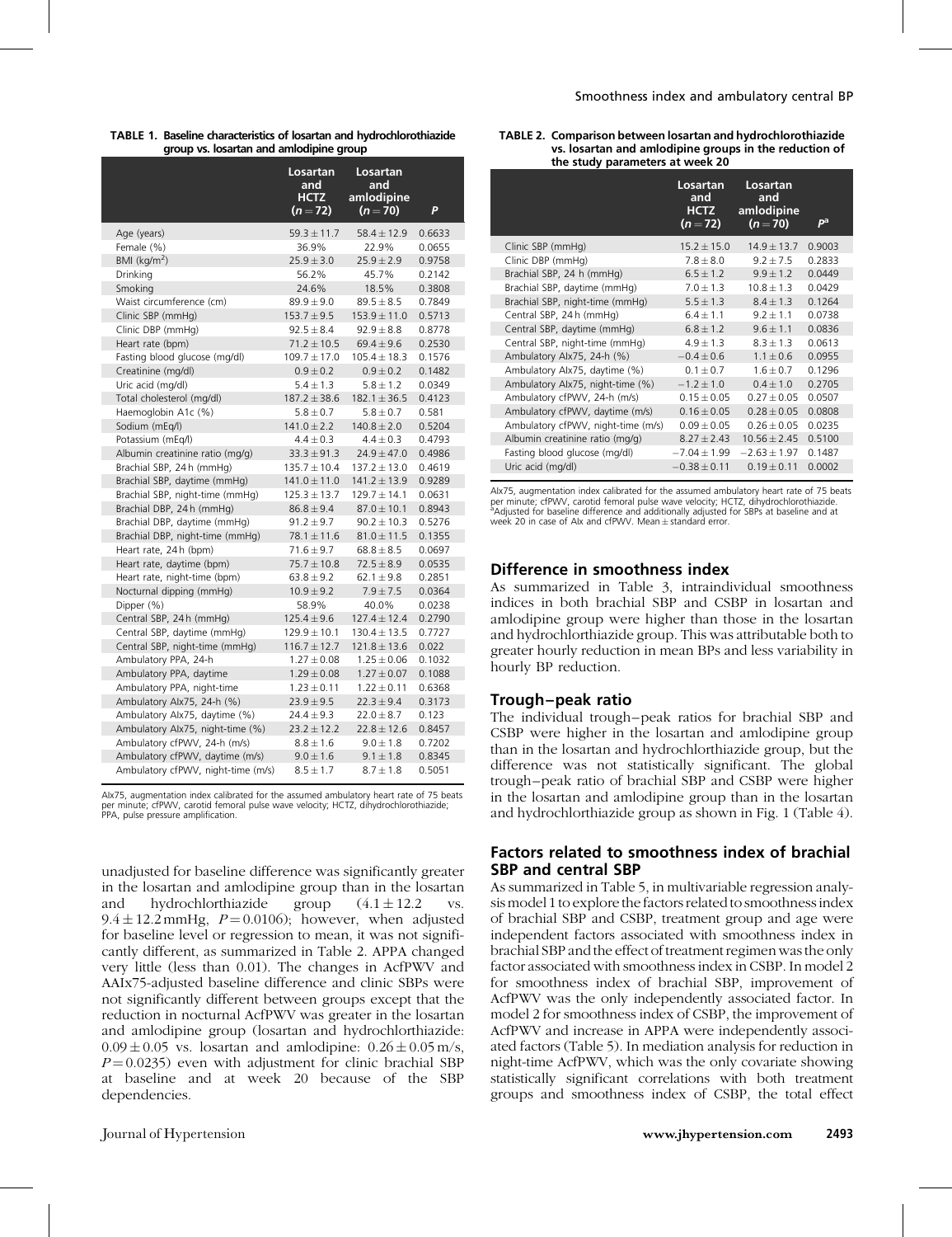| TABLE 3. Comparison between losartan and hydrochlorothiazide |  |  |  |  |
|--------------------------------------------------------------|--|--|--|--|
| vs. losartan and amlodipine group in intraindividual         |  |  |  |  |
| smoothness index of brachial and central SBP and             |  |  |  |  |
| vascular parameters                                          |  |  |  |  |

|                                   | Losartan<br>and<br><b>HCTZ</b><br>$(n=72)$ | Losartan<br>and<br>amlodipine<br>$(n=70)$ | P      |
|-----------------------------------|--------------------------------------------|-------------------------------------------|--------|
| Smoothness index for brachial SBP | $0.39 + 0.57$                              | $0.66 + 0.78$                             | 0.0151 |
| Mean hourly reduction (mmHg)      | $6.33 + 10.02$                             | $104 + 125$                               | 0.0311 |
| SD of hourly reduction (mmHg)     | $20.2 + 6.7$                               | $17.0 + 5.2$                              | 0.002  |
| Smoothness index for central SBP  | $0.40 + 0.57$                              | $0.65 + 0.74$                             | 0.022  |
| Mean hourly reduction (mmHq)      | $6.15 + 9.03$                              | $9.79 + 11.45$                            | 0.0362 |
| SD of hourly reduction (mmHg)     | $18.59 + 5.67$                             | $160 + 48$                                | 0.0036 |

AIx, augmentation index; cfPWV, carotid femoral pulse wave velocity; HCTZ, dihydrochlorothiazide; PPA, pulse pressure amplification; SD, standard deviation.

between treatment group and smoothness index of CSBP was fully mediated by reduction in night-time AcfPWV, showing a significant indirect effect. Therefore, the direct effect became no longer significant considering the mediation or indirect effect, which was completely attributable to the reduction in night-time AcfPWV (Fig. 2, supplementary Table, [http://links.lww.com/HJH/B130\)](http://links.lww.com/HJH/B130).

# DISCUSSION

The main finding of the present study was that, compared with the losartan and hydrochlorthiazide group, the losartan and amlodipine group was independently associated with intraindividual smoothness indices of brachial SBP and CSBP, even though the reduction of 24-h CSBP was not different between groups. The finding that reduction in CSBP was not significantly different between groups contradicted to findings of the original study can be explained by the limited sample size because of exclusion of more patients to calculate smoothness indices.

In contrast to the trough–peak ratio, which failed to show a difference between the groups, intraindividual smoothness indices successfully showed differences between losartan and amlodipine and losartan and hydrochlorthiazide combinations. These findings appeared to be consistent with the previous report suggesting the superiority of smoothness index to trough–peak ratio in assessing the 24-h BP-lowering effect of AHM [\[20\]](#page-7-0). In our study, global trough–peak ratio was so high to be about 1 in losartan and amlodipine combination group as shown in Fig. 1. This unusually high value can be attributable to the relatively weak peak effect of losartan and amlodipine regimen, which could be attributable to occupational stress which could blunt the effect of losartan and amlodipine combination [\[26,27\]](#page-7-0). The fact that such an apparent difference does not mean statistical difference might be the limitation of trough–peak ratio as the parameter indicating 24-h BP control efficacy of AHM. Taken together, smoothness index seems to be better to reflect the 24-h BP-lowering efficacy of AHM in the study population who are actively engaged with physical or social activities.

Smoothness indices were first reported to be independently associated with the improvement of AcfPWV in our study. These findings are in line with those of previous studies showing the correlation between smoothness index



FIGURE 1 Brachial SBP profiles (upper) and central systolic blood pressure profiles (lower) at baseline and at week 20. Shaded area is the period to find peak efficacy of treatment and period with rectangle is to find trough efficacy of treatment.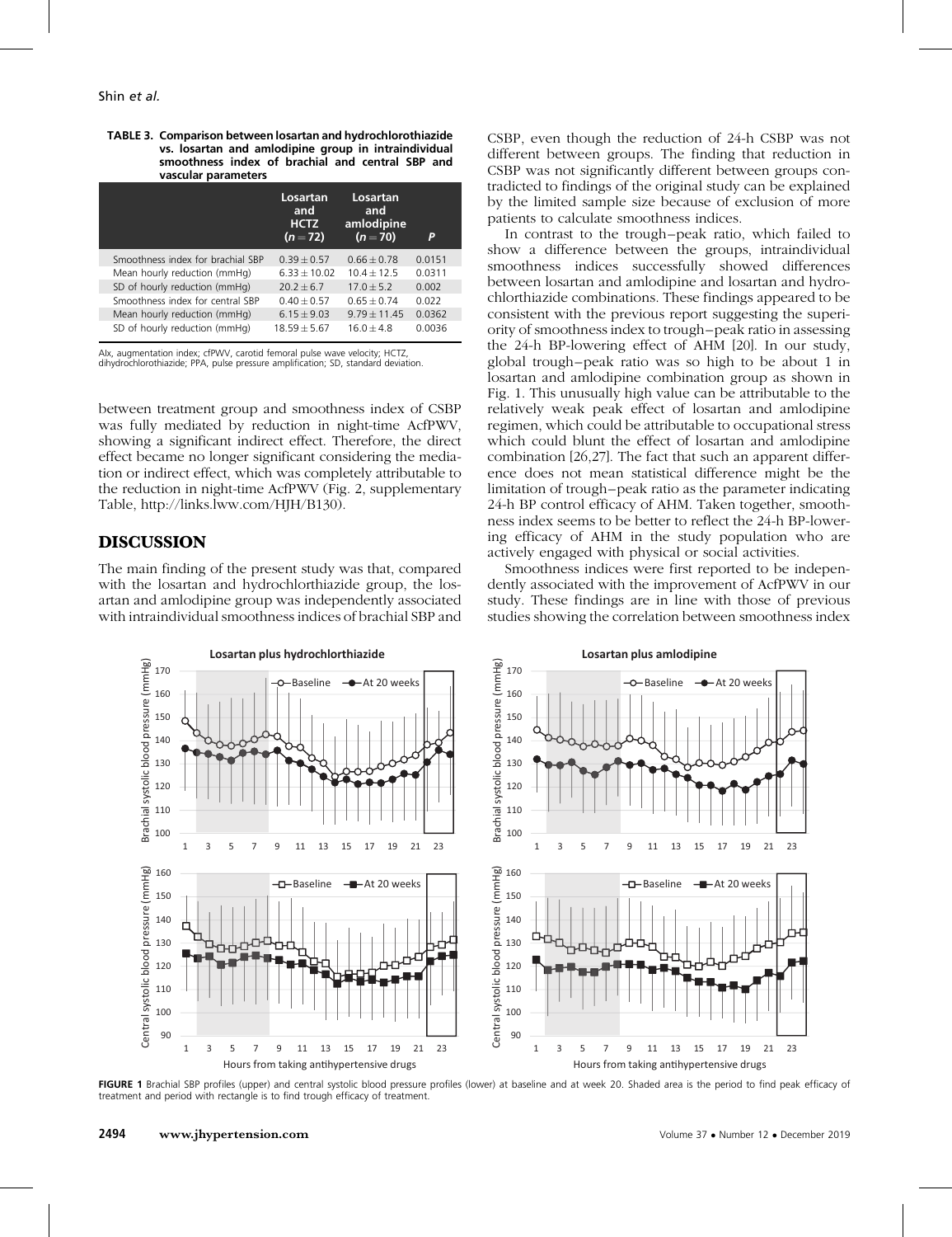|                                         | TABLE 4. Comparison between losartan and hydrochlorothiazide vs. losartan and amlodipine group in intraindividual and global trough- |
|-----------------------------------------|--------------------------------------------------------------------------------------------------------------------------------------|
| peak ratio of brachial and central SBPs |                                                                                                                                      |

| Intraindividual TP ratio                                                                    |                                                  |                                       |                 |  |
|---------------------------------------------------------------------------------------------|--------------------------------------------------|---------------------------------------|-----------------|--|
| Group                                                                                       | <b>Median</b>                                    | <b>Difference</b>                     | P               |  |
| <b>Brachial SBP</b><br>Losartan and HCTZ $(n = 72)$<br>Losartan and amlodipine ( $n = 70$ ) | $0.26$ [-0.68 to 0.80]<br>$0.45$ [-0.45 to 1.08] | $0.30$ [-0.07 to 1.30]                | 0.7202          |  |
| Central SBP<br>Losartan and HCTZ $(n = 72)$<br>Losartan and amlodipine ( $n = 70$ )         | $0.34$ [-0.67 to 0.75]<br>$0.48$ [-0.25 to 1.18] | $0.24$ [-0.51 to 3.80]                | 0.0885          |  |
|                                                                                             |                                                  |                                       |                 |  |
| <b>Global TP ratio</b>                                                                      |                                                  |                                       |                 |  |
| Group                                                                                       | Peak                                             | <b>Trough</b>                         | <b>TP</b> ratio |  |
| <b>Brachial SBP</b><br>Losartan and HCTZ $(n = 72)$<br>Losartan and amlodipine ( $n = 70$ ) | $-9.52 \pm 2.02$<br>$-11.83 \pm 1.18$            | $-4.90 \pm 0.82$<br>$-12.16 \pm 0.24$ | 0.51<br>1.03    |  |

[], 95% confidence interval; HCTZ, dihydrochlorothiazide; TP ratio, trough to peak ratio.

with changes in left ventricular mass or carotid intima media thickness in terms of hypertension-mediated organ damage [\[28,29\]](#page-7-0). By contrast to the finding in model 1 that the treatment group was independently associated with smoothness indices, according to the model 2, including parameters for arterial stiffness, it could be suggested that individual reduction of AcfPWV was more important than the treatment regimen itself. Further study with larger sample size is needed to demonstrate the association of treatment regimen independently of the reduction in AcfPWV.

In our original study, the losartan and amlodipine group showed a higher reduction in 24-h AcfPWV than the losartan and hydrochlorthiazide group [\[16\]](#page-7-0). In the present study, the reduction in AcfPWV was significantly different only during the night-time between groups. This appears to be attributable to reduced sample size for calculating the

TABLE 5. Multivariable regression model for the factors associated with smoothness index

| Variable                                                                                                                  | <b>Beta</b>      | <b>Model Rsq</b> | рa                 |
|---------------------------------------------------------------------------------------------------------------------------|------------------|------------------|--------------------|
| Model 1                                                                                                                   |                  |                  |                    |
| Smoothness index of brachial SBP<br>LA group (reference: LH group)<br>Age                                                 | 0.2698<br>0.0097 | 0.0274<br>0.0365 | 0.0148<br>0.0327   |
| Smoothness index of central SBP<br>LA group (reference: LH group)<br>Model 2                                              | 0.2526           | 0.0363           | 0.0200             |
| Smoothness index of brachial SBP<br>Reduction of 24-h ambulatory cfPWV                                                    | 1.5904           | 0.7878           | < 0.0001           |
| Smoothness index of central SBP<br>Reduction of 24-h ambulatory cfPWV<br>Increase in mean pulse pressure<br>amplification | 15476<br>0.8510  | 0.8253<br>0.8323 | < 0.0001<br>0.0243 |

Model 1 includes covariates of baseline age, sex, smoking or drinking status, height, waist circumference and treatment group. Model 2 additionally includes clinic brachial SBP at baseline and week 20, the changes in ACR, fasting blood glucose, uric acid, mean ambulatory heart rate, mean APPA, mean AAIx75, mean AcfPWV, daytime AcfPWV and night-time AcfPWV in addition to the model 1.

LA, losartan and amlodipine combination; LH, losartan and dihydrochlorothiazide combination.

<sup>a</sup>Stepwise multivariate regression analysis.

smoothness index. However, it also suggests that the measurement of cfPWV in the resting state may have more differential value than the ambulatory nonresting state to show the differences between treatment groups. Even though CSBP and cfPWV are recommended to be measured at resting status, our multivariable regression model 2 showed that reduction in 24-h AcfPWV instead of nighttime AcfPWV was independently associated with smoothness indices. This finding suggests that further study to define clinical usefulness of nonresting or AcfPWV is needed.

Mediation analysis using the reduction in night-time AcfPWV strongly suggested that the smoothness index achieved by 20-week treatment by the two combination regimens can be fully mediated by the reduction of nighttime AcfPWV (suppl. Table 1, [http://links.lww.com/HJH/](http://links.lww.com/HJH/B130) [B130\)](http://links.lww.com/HJH/B130).

Therefore, during antihypertensive therapy for an individual patient, reduction of AcfPWV might be important to predict smoothness index during AHM regardless of the antihypertensive regimen. Whether this hypothesis can be applied to resting change in cfPWV regarding the association with smoothness index or clinical outcome needs further study [\[30\].](#page-7-0)

The difference between the ambulatory brachial SBP and CSBP was about 10 mmHg and the resultant mean APPA appears to be consistent with findings of a previous study done for single measurements [\[31\]](#page-7-0). However, the change in APPA was negligible with 20-week treatment, even with the changes in BP and AcfPWV. Even though PPA has been known to be important as a therapeutic response, there are few studies of the therapeutic response of APPA [\[32\]](#page-7-0).

The reduction of AAIx was not different between groups in the present study. Losartan and hydrochlorthiazide combination was reported to be inferior to maximal losartan dosage uptitration in reducing AAIx [\[33\]](#page-7-0). Because there was a tendency for more reduction in AAIx in the losartan and amlodipine group than in the losartan and hydrochlorthiazide group in which some increase in AAIx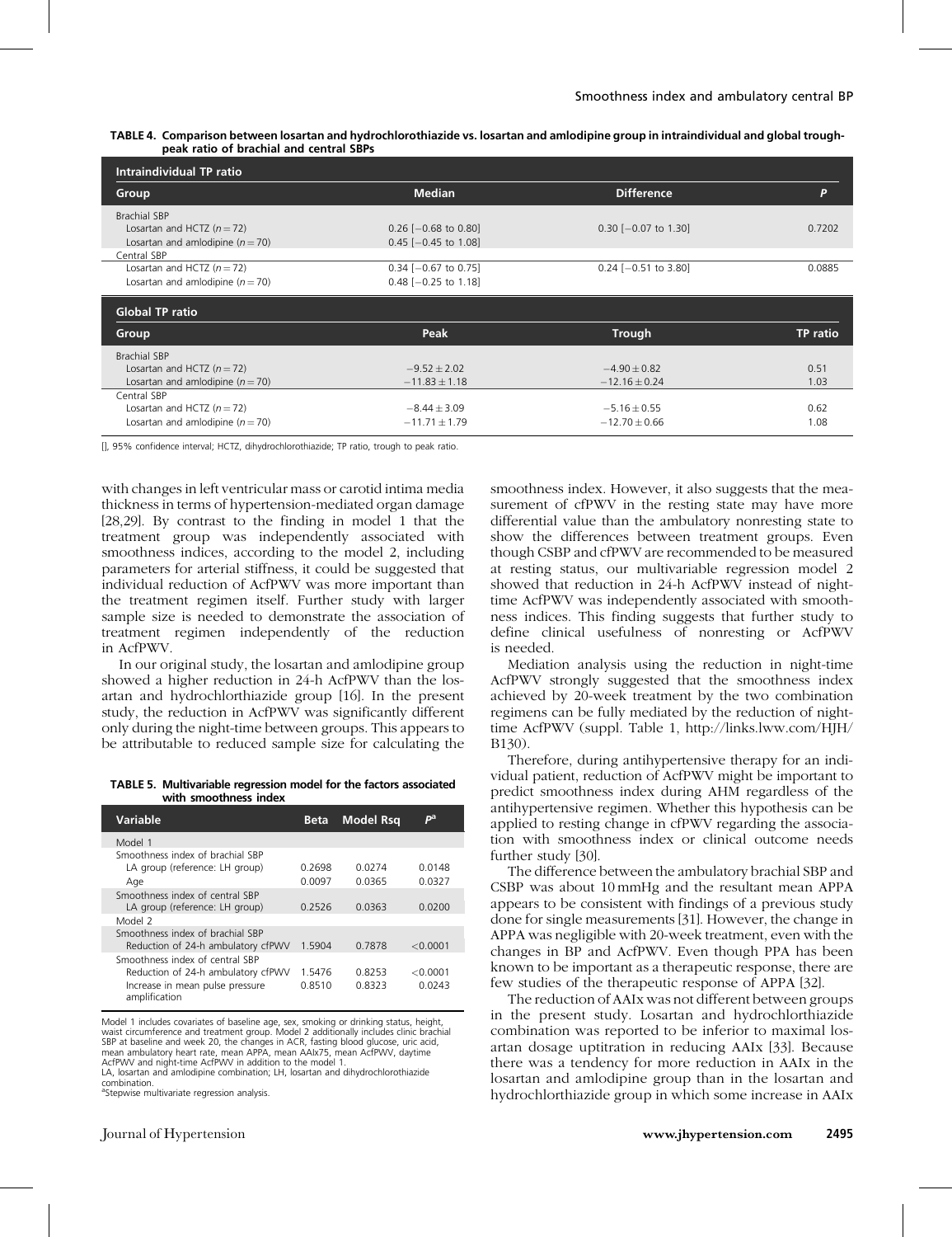<span id="page-6-0"></span>

FIGURE 2 Path diagram showing full mediation of reduction of night-time carotid femoral pulse wave velocity regarding the relationship between different treatment groups and smoothness index of central SBP. Data were expressed as estimate [standard error]. Adjusted covariates: baseline age, sex, brachial SBP, smoking or drinking status, height and waist circumference. AcfPWV, ambulatory carotid femoral pulse wave velocity; HCTZ, dihydrochlorothiazide; SI, smoothness index. \*P<0.05; P for indirect effect was calculated using Sobel test.

was noted, further study to compare losartan and amlodipine combination vs. maximal losartan dosage would be interesting.

Our study has some limitations. First, because it is a substudy of a randomized clinical trial, selection bias may be present and some of the baseline characteristics were significantly different between groups. Even though the changes of the study parameters were adjusted for baseline difference, the study result could be biased. Second, because of the smaller sample size, the marginal difference in CSBP can be suggested as being significant by referring to the original study result. Despite the marginal difference, demonstration of the stronger association of CSBP and AcfPWV than brachial SBP may be an interesting finding in the present study.

In conclusion, 20-week treatment using losartan and amlodipine combination is superior to losartan and dihydrochlorothiazide combination in achieving higher smoothness indices of both brachial SBP and CSBP. Its efficacy on higher smoothness index of CSBP was mediated fully by reduction in night-time AcfPWV.

# ACKNOWLEDGEMENTS

### Conflicts of interest

There are no conflicts of interest.

## REFERENCES

- 1. A global brief on hypertension. Silent killer, global public health crisis. World Health Day 2013. Health Organization. Document number: WHO/DCO/WHD/2013.2; 2013.
- 2. Williams B, Mancia G, Spiering W, Agabiti Rosei E, Azizi M, Burnier M, et al. 2018 ESC/ESH Guidelines for the management of arterial hypertension: the Task Force for the management of arterial hypertension of the European Society of Cardiology and the European Society of Hypertension. J Hypertens 2018; 36:1953–2041.
- 3. James PA, Oparil S, Carter BL, Cushman WC, Dennison-Himmelfarb C, Handler J, et al. 2014 evidence-based guideline for the management of high blood pressure in adults: report from the panel members appointed to the Eighth Joint National Committee (JNC 8). JAMA 2014; 311:507–520.
- 4. Bloch MJ, Basile J. Analysis of recent papers in hypertension: differences in central aortic blood pressure explain outcome differences in ASCOT: the CAFE substudy; and rimonabant improves multiple cardiometabolic parameters in overweight and obese individuals. J Clin Hypertens (Greenwich) 2006; 8:376–380.
- 5. Skoglund PH, Svensson P, Asp J, Dahlof B, Kjeldsen SE, Jamerson KA, et al. Amlodipine+benazepril is superior to hydrochlorothiazide+benazepril irrespective of baseline pulse pressure: subanalysis of the ACCOMPLISH trial. J Clin Hypertens (Greenwich) 2015; 17:141–146.
- 6. Roman MJ, Devereux RB. Association of central and peripheral blood pressures with intermediate cardiovascular phenotypes. Hypertension 2014; 63:1148–1153.
- 7. Sharman JE, Marwick TH, Gilroy D, Otahal P, Abhayaratna WP, Stowasser M, et al. Randomized trial of guiding hypertension management using central aortic blood pressure compared with best-practice care: principal findings of the BP GUIDE study. Hypertension 2013; 62:1138– 1145.
- 8. Jamerson K, Weber MA, Bakris GL, Dahlof B, Pitt B, Shi V, et al. Benazepril plus amlodipine or hydrochlorothiazide for hypertension in high-risk patients. N Engl J Med 2008; 359:2417–2428.
- 9. Oshikawa J, Toya Y, Morita S, Taguri M, Hanaoka K, Hasegawa T, et al. Angiotensin receptor blocker (ARB)-diuretic versus ARBcalcium channel blocker combination therapy for hypertension uncontrolled by ARB monotherapy. Clin Exp Hypertens 2014; 36: 244–250.
- 10. Parati G, Schumacher H. Blood pressure variability over 24 h: prognostic implications and treatment perspectives. An assessment using the smoothness index with telmisartan-amlodipine monotherapy and combination. Hypertens Res 2014; 37:187–193.
- 11. de la Sierra A, Gil-Extremera B, Calvo C, Campo C, Garcia-Puig J, Marquez E, et al. Comparison of the antihypertensive effects of the fixed dose combination enalapril 10 mg/nitrendipine 20 mg vs losartan 50 mg/hydrochlorothiazide 12.5 mg, assessed by 24-h ambulatory blood pressure monitoring, in essential hypertensive patients. J Hum Hypertens 2004; 18:215–222.
- 12. Luzardo L, Lujambio I, Sottolano M, da Rosa A, Thijs L, Noboa O, et al. 24-h ambulatory recording of aortic pulse wave velocity and central systolic augmentation: a feasibility study. Hypertens Res 2012; 35: 980–987.
- 13. Westerhof BE, Guelen I, Stok WJ, Lasance HA, Ascoop CA, Wesseling KH, et al. Individualization of transfer function in estimation of central aortic pressure from the peripheral pulse is not required in patients at rest. J Appl Physiol (1985) 2008; 105:1858–1863.
- 14. McEniery CM, Cockcroft JR, Roman MJ, Franklin SS, Wilkinson IB. Central blood pressure: current evidence and clinical importance. Eur Heart J 2014; 35:1719-1725.